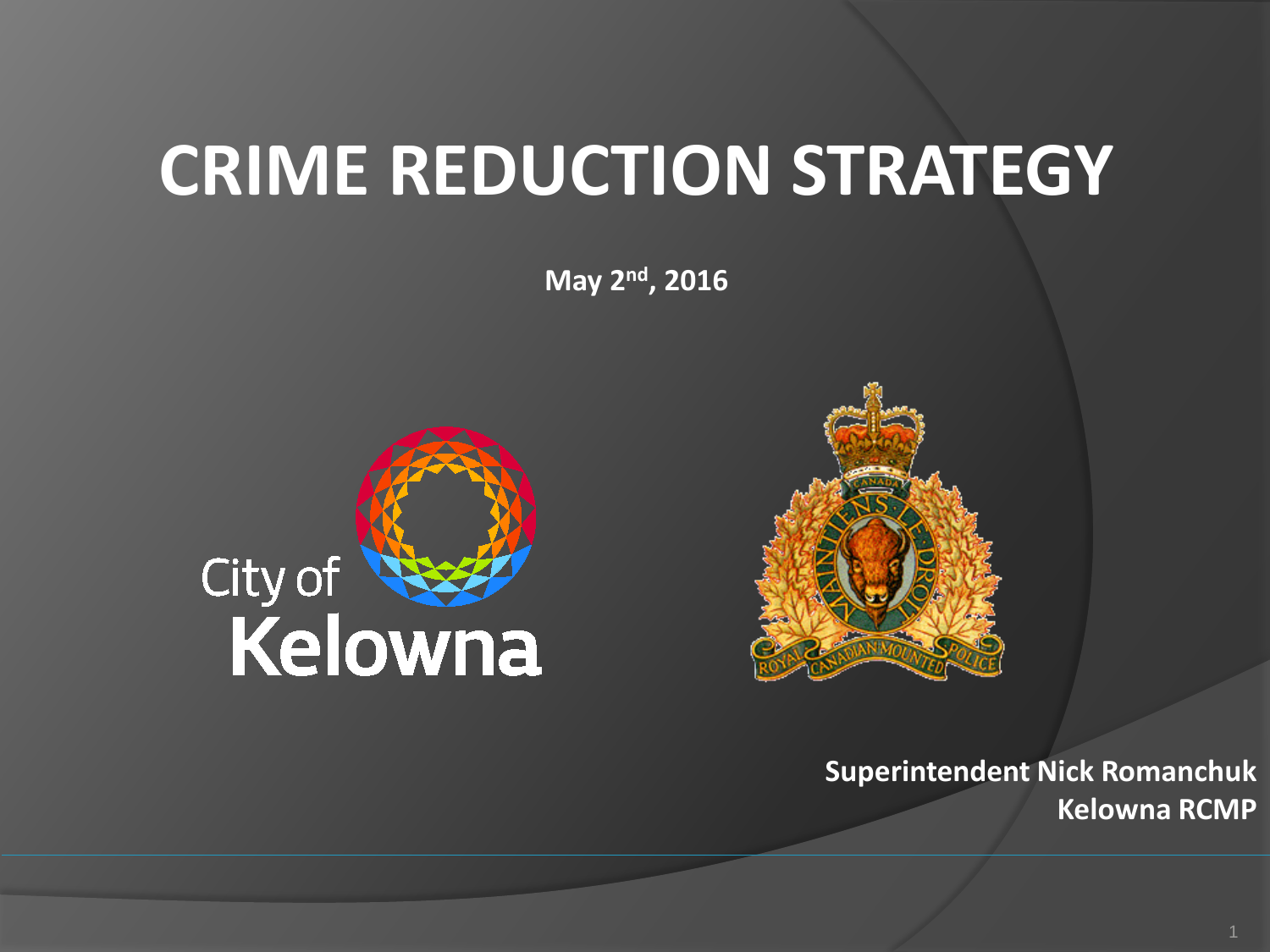**GOAL #1 TAKING A PROACTIVE APPROACH TO CRIME**

**GOAL #2 TO WORK WITH PARTNER AGENCIES FOR MORE EFFECTIVE POLICING**

**GOAL #3 TO MAXIMIZE THE EFFECTIVENESS OF RESOURCES USING AN INTELLIGENCE-LED MODEL**

> **GOAL #4 LEVERAGING EFFECTIVE COMMUNICATIONS**





2016-2019 Crime Reduction Strategy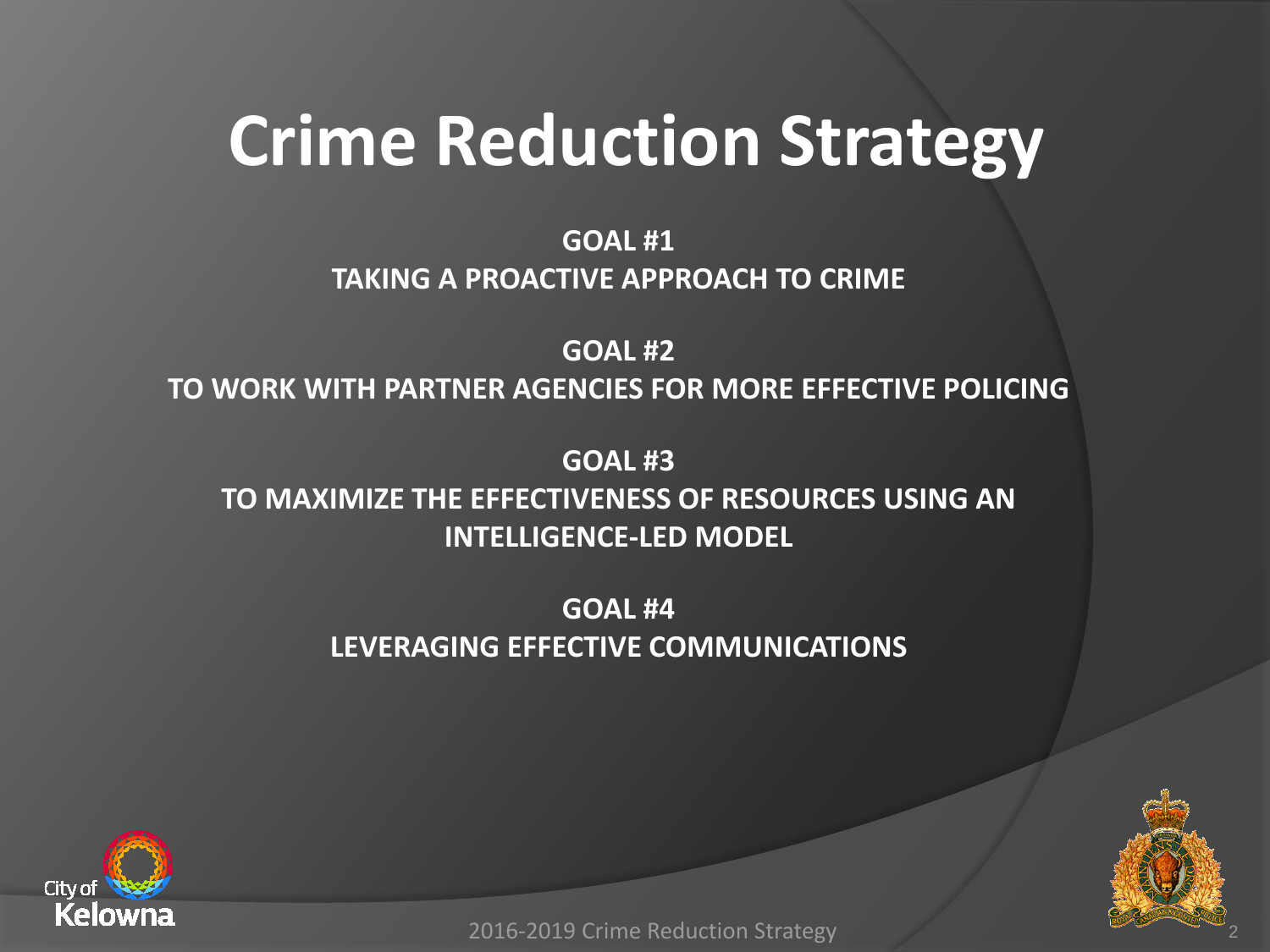### **TAKING A PROACTIVE APPROACH TO CRIME**

- **EXAL RUMP resource levels to match the growth of the community:** 
	- **Resource Utilization Methodology**
- **Community Policing programs to match the needs of the City, including:**
	- **Citizen's Patrol**
	- **Crime Stoppers**
	- **Block Watch**
	- **Auxiliary Constable Program**



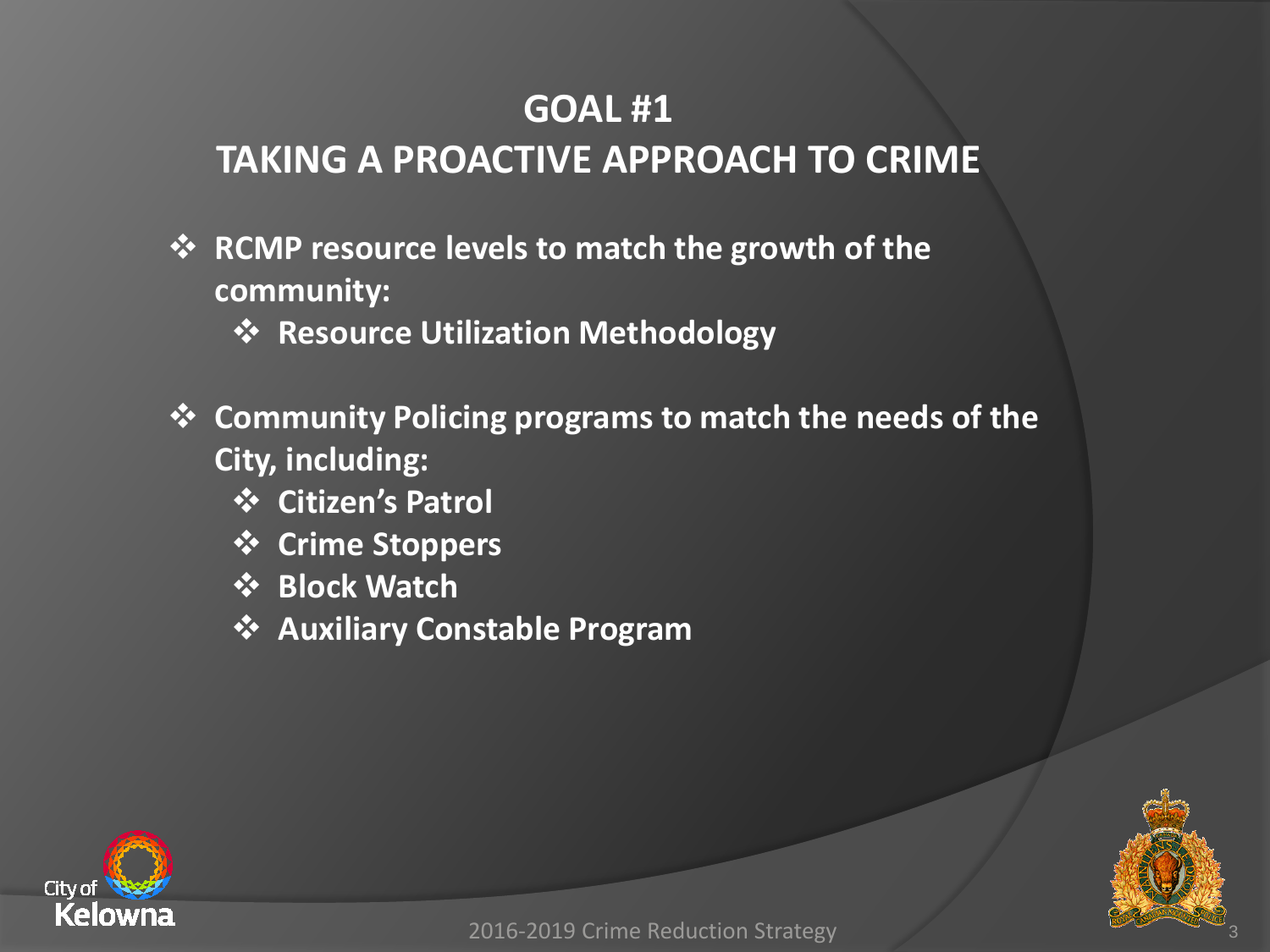### **GOAL #1 TAKING A PROACTIVE APPROACH TO CRIME**

#### **Downtown Enforcement Unit**

 **Continue the effort of the Unit in conjunction with the DKA, Bylaw, Kelowna Parking, BC Transit , etc.**

#### **City Watch Program**

- **City staff trained to observe and report crimes to the police**
- **Target**
	- **Reduce crime by 5% by 2019**
	- **Maintain over 9300 volunteer hours per year**



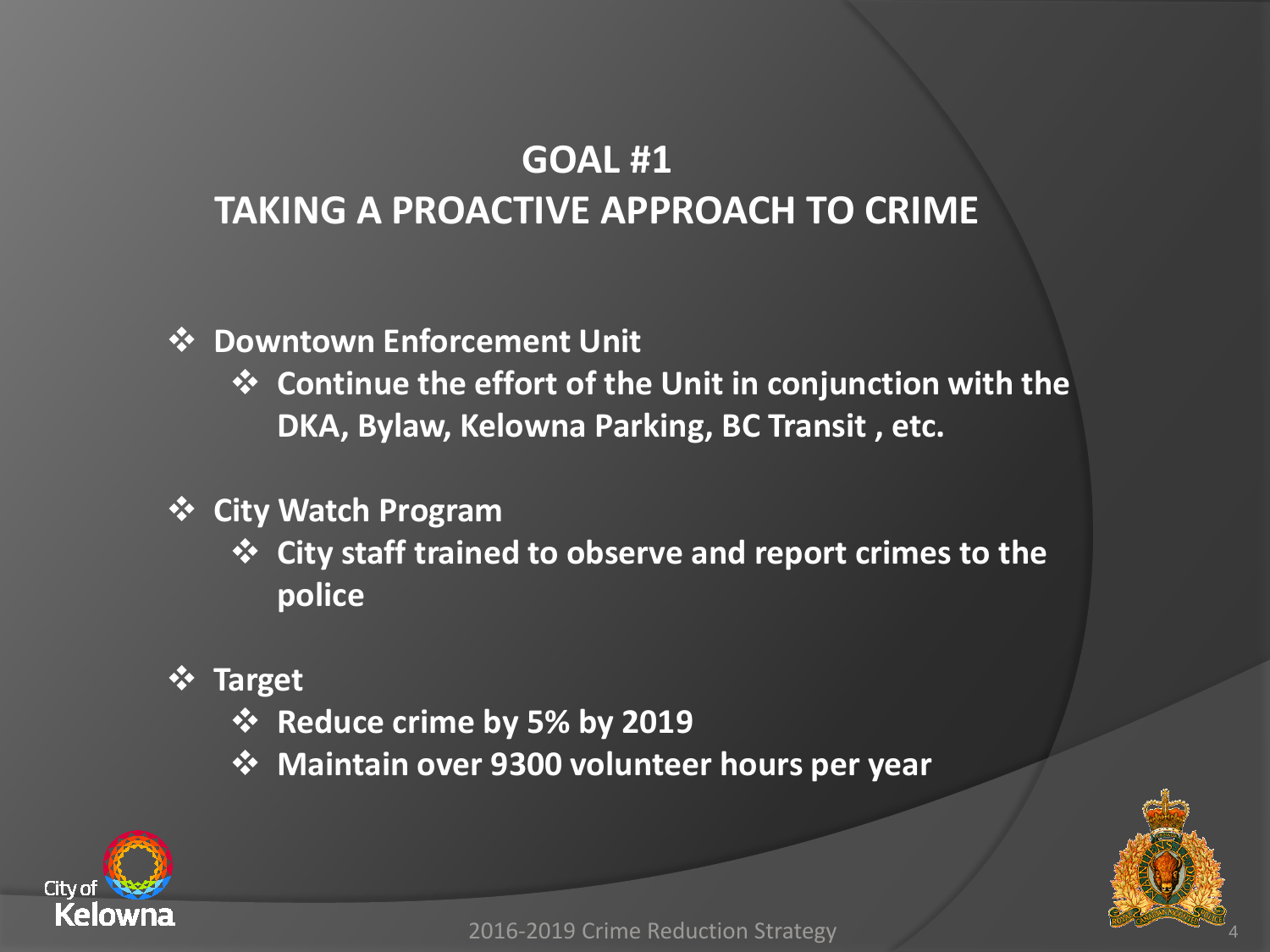### **GOAL #2 TO WORK WITH PARTNER AGENCIES FOR MORE EFFECTIVE POLICING**

#### **A.C.T.**

- **Nuisance Property Program**
- **Partners for a Healthy Downtown**
- **RCMP/KGH/IHA Committee**
- **Partnership with MHSU for on-call mental health responses**
- **Strong Neighbourhood Strategies (COK Active Living and Culture Department)**
- $\dots$  **Municipal bylaws to assist in crime reduction**



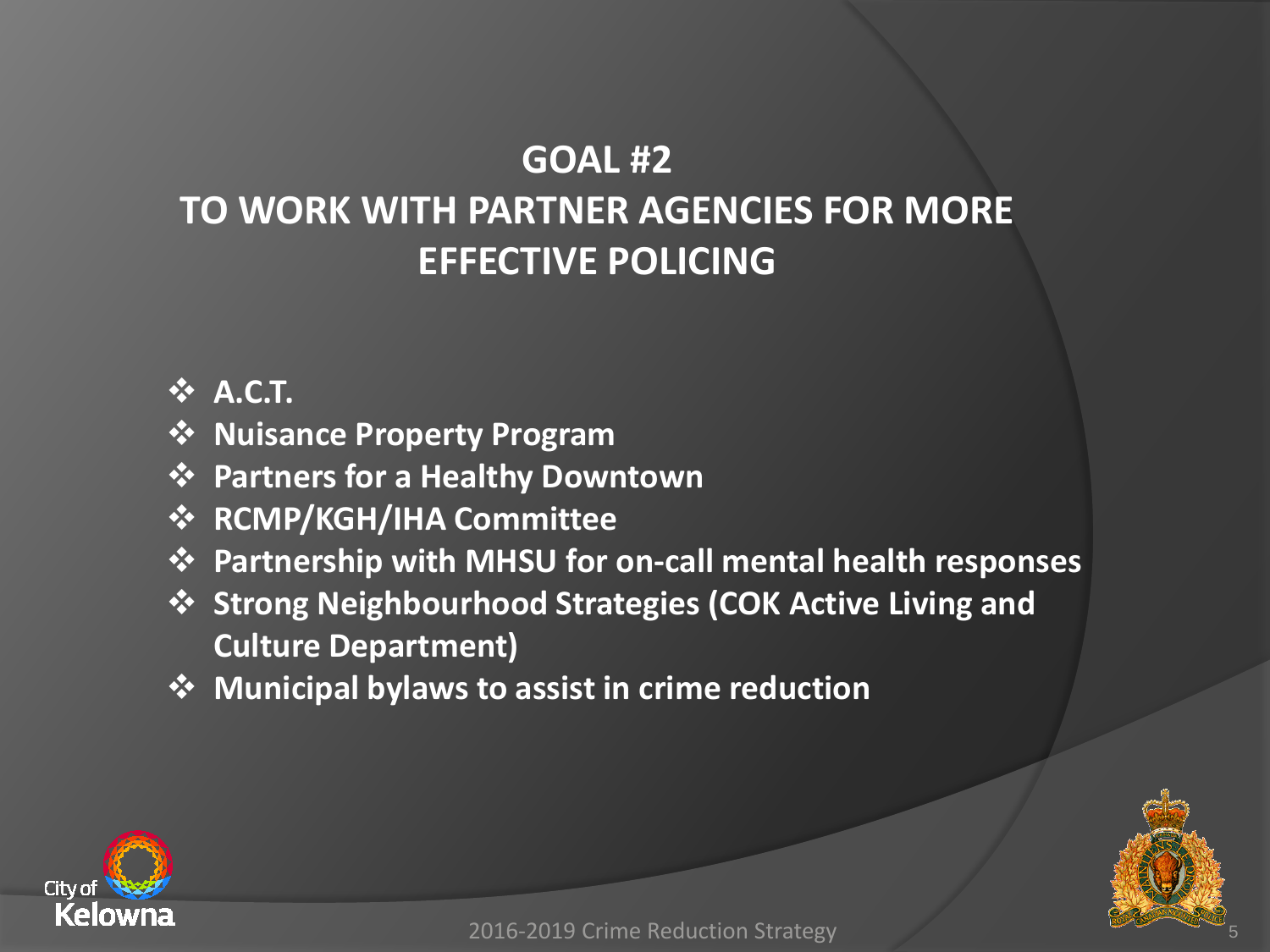## **TO WORK WITH PARTNER AGENCIES FOR MORE EFFECTIVE POLICING**

- **School District Liaison Program**
- **Central Okanagan Restorative Justice Program**
- **❖ Crown Counsel Partnership**
- **Partnered Harm Reduction Strategies**
- **❖ Domestic Violence Unit** 
	- **RCMP, MCFD, Community and Police-Based Victim Services**
- **Target**
	- **\*** Reduce mental health calls
	- **Example 3 Figure 3 Figure 3 Figure 3 Figure 3 Figure 3 Figure 3 Figure 3 Figure 3 Figure 3 Figure 3 Figure 3 Figure 3 Figure 3 Figure 3 Figure 3 Figure 3 Figure 3 Figure 3 Figure 3 Figure 3 Figure 3 Figure 3 Figure 3 Fig Kelowna Bylaw Department over 2016 and 2017**



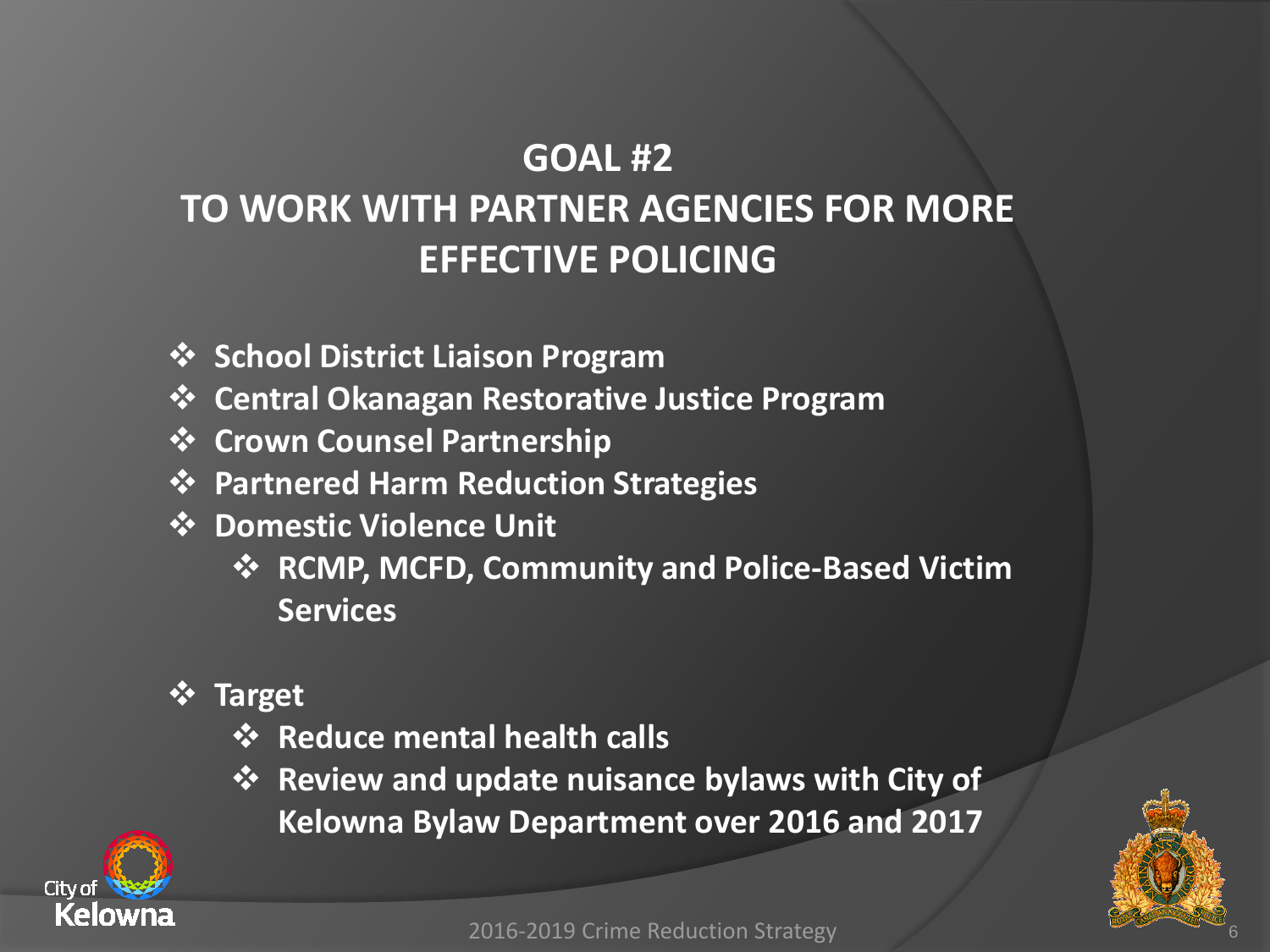## **TO MAXIMIZE THE EFFECTIVENESS OF RESOURCES USING AN INTELLIGENCE-LED MODEL**

**Strategic Goals:**

**☆ Zone Policing** 

 **Resources deployed based on geographic division of the City.**

- **CompStat**
	- **Crime analysis to better understand prolific offenders, crime hot spots, and crime causation.**



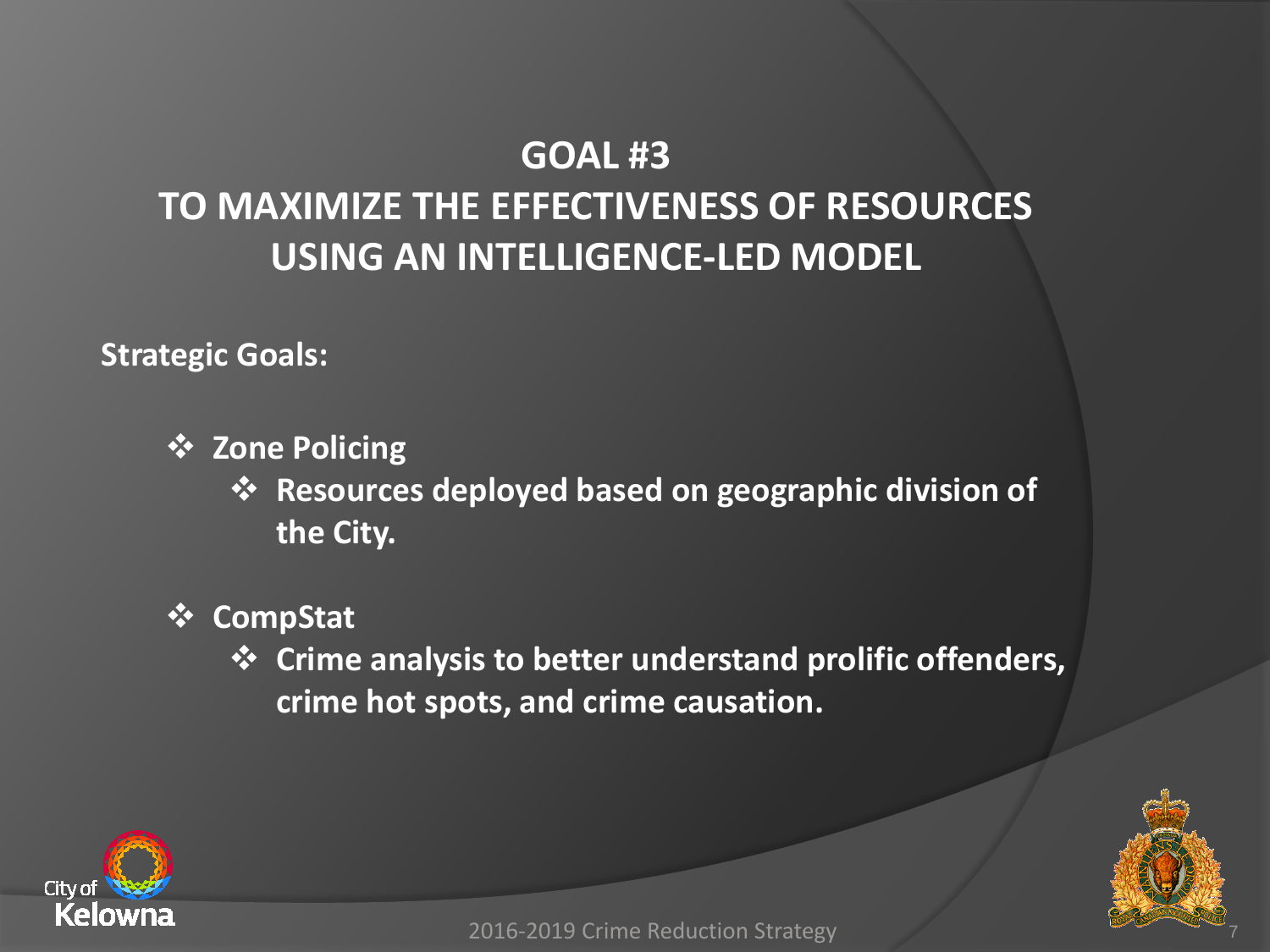## **TO MAXIMIZE THE EFFECTIVENESS OF RESOURCES USING AN INTELLIGENCE-LED MODEL**

- **Target** 
	- **7/10/25/2**
		- **7 minute response time to Priority 1 Calls for Service**
		- **10 minute response time to Priority 2 Calls for Service**
		- **25% proactive time**
		- **2 Units available at all times for Community and Officer safety**



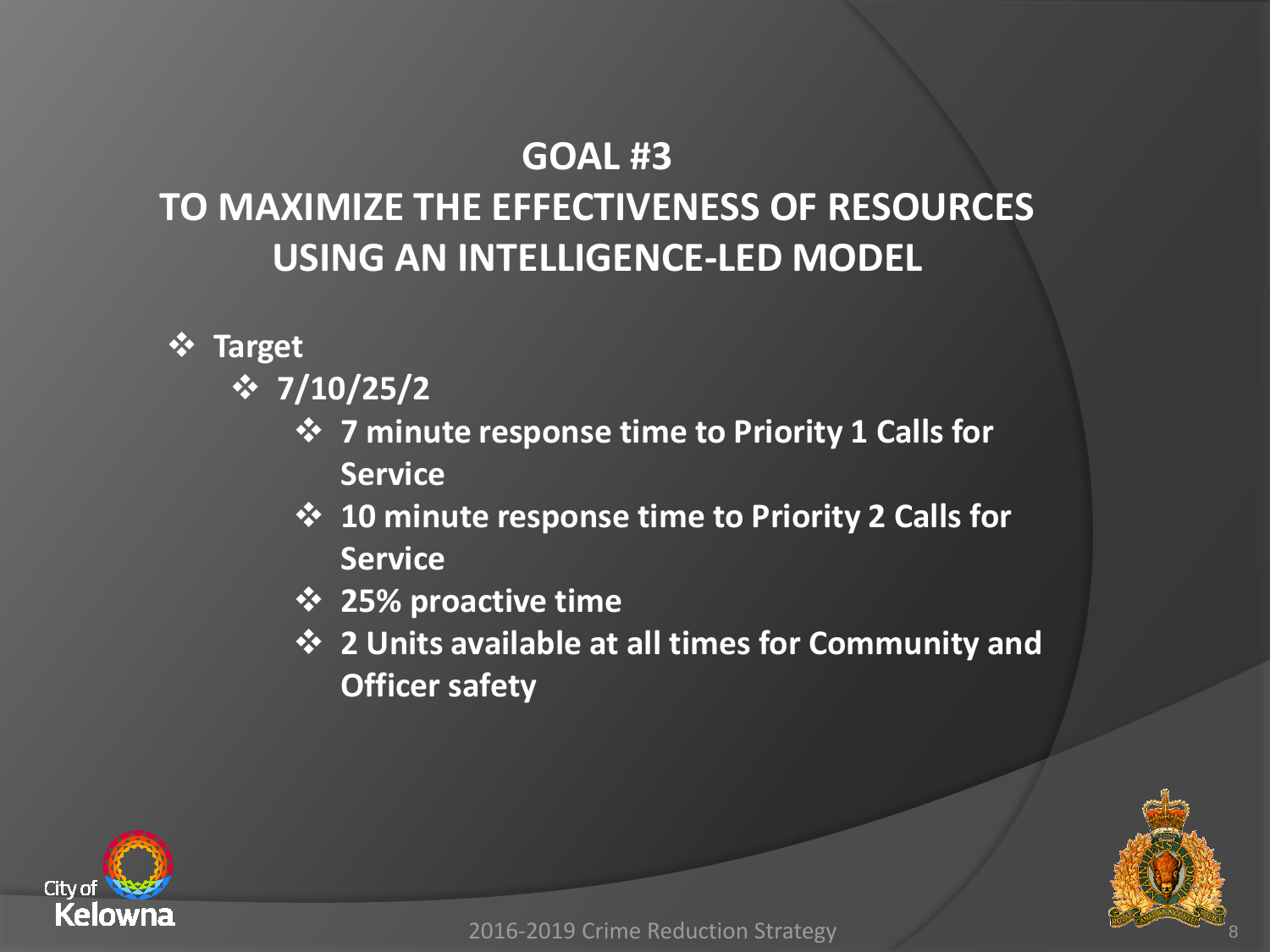### **LEVERAGING EFFECTIVE COMMUNICATIONS**

- **Quarterly Reporting in March and September in public, and June and December in camera.**
	- **Performance Measures**
	- **Crime Reduction Strategy Progress**
	- **Standardized Template**
- **Online Crime Reporting**
- *<b>❖* Social Media
- **RCMP/Bylaw Services Communication**
- **Crime statistics to influence messaging – breaking down the perception of crime.**



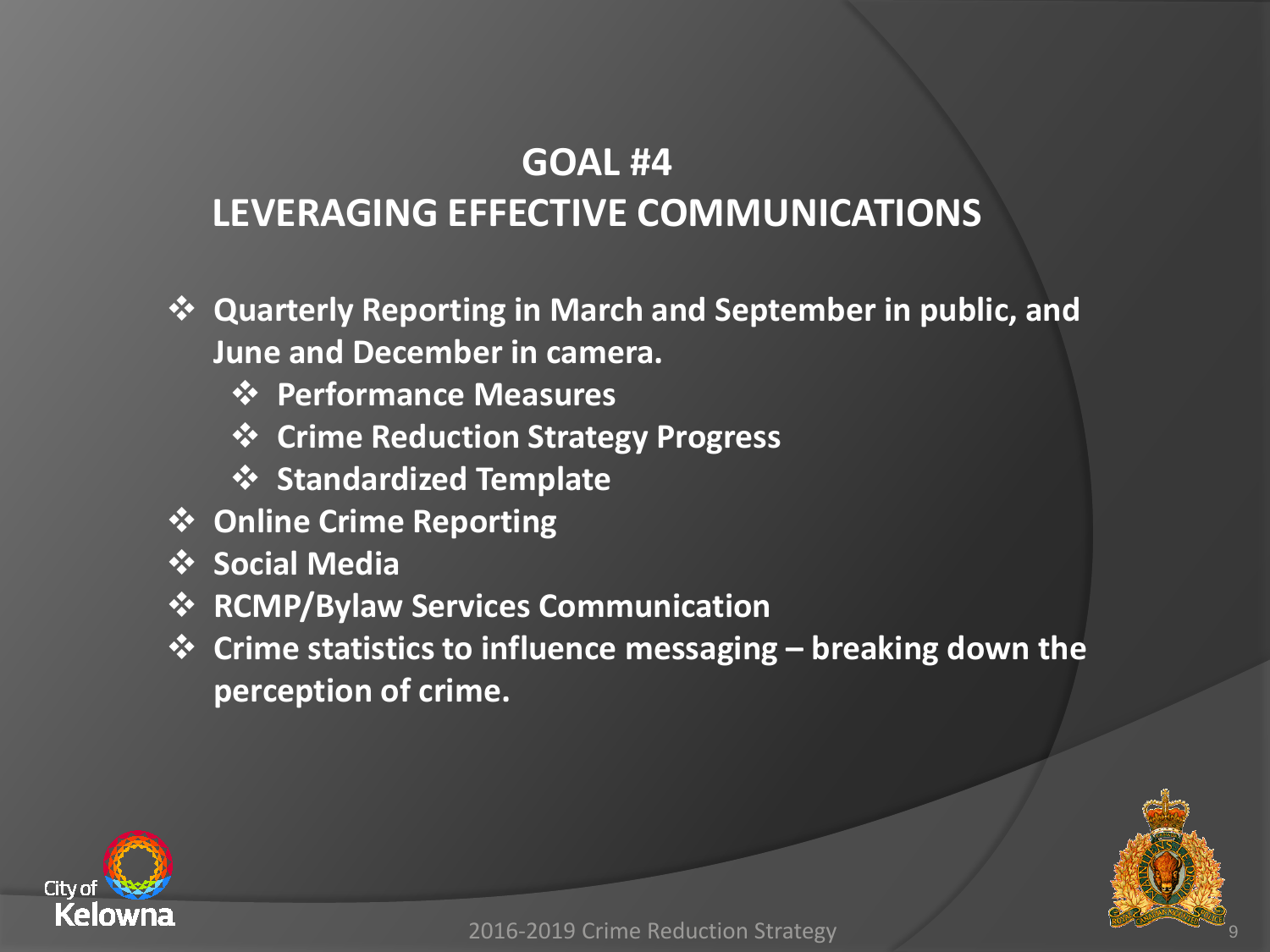### **LEVERAGING EFFECTIVE COMMUNICATIONS**

#### **Target**

- **Report quarterly to the public and council**
- **Perception of community safety in Kelowna remains or improves from level of 94% measured in 2015**





2016-2019 Crime Reduction Strategy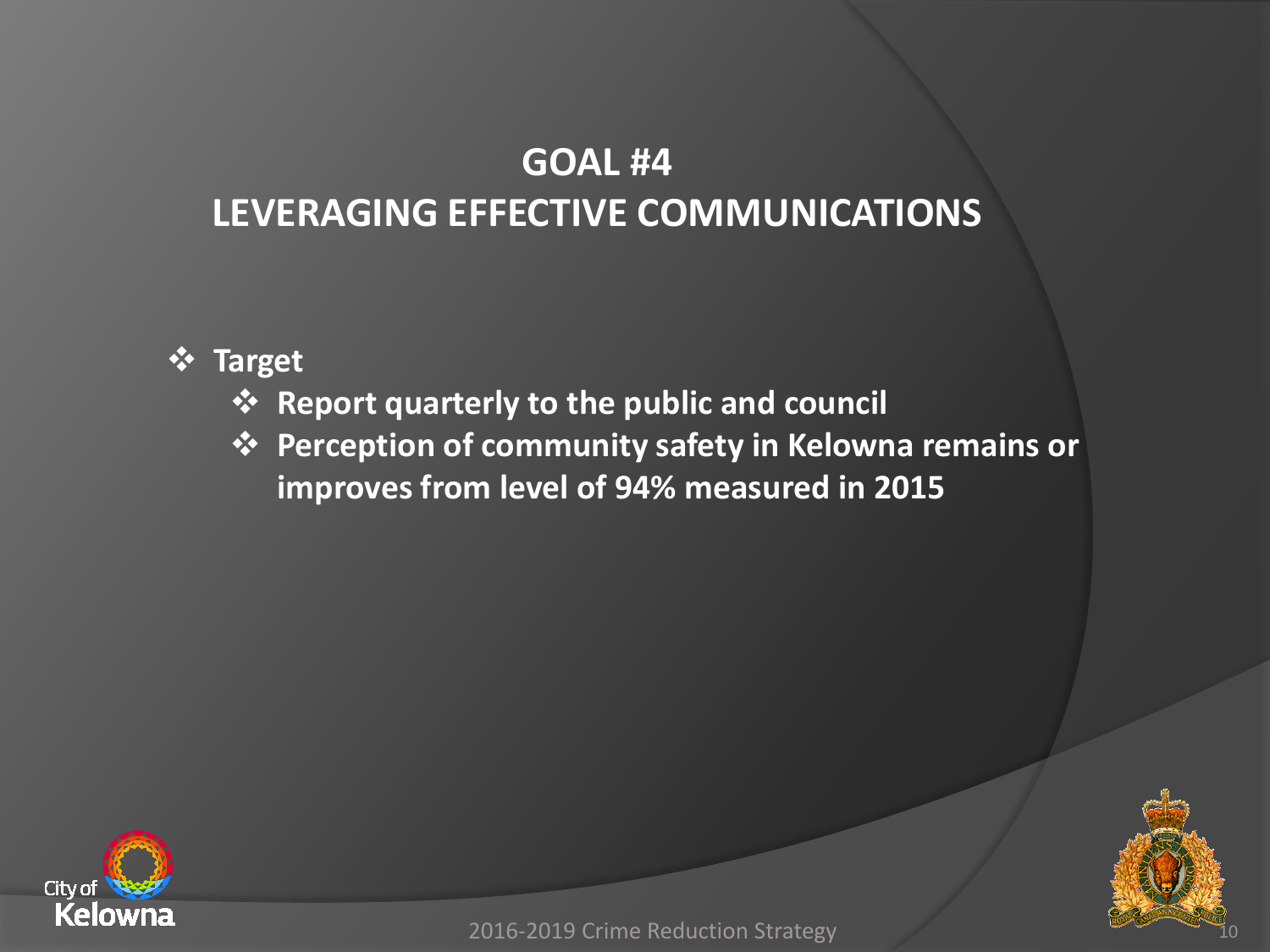**Recent Successes:**

**Implementation of CompStat:**

- **Bi-weekly, intelligence-led, issue-focused meetings**
- **<sup>❖</sup> Comparative statistics**
- **Immediate implementation of strategies to address increasing levels of certain crimes**
- **Operational units to provide updates**



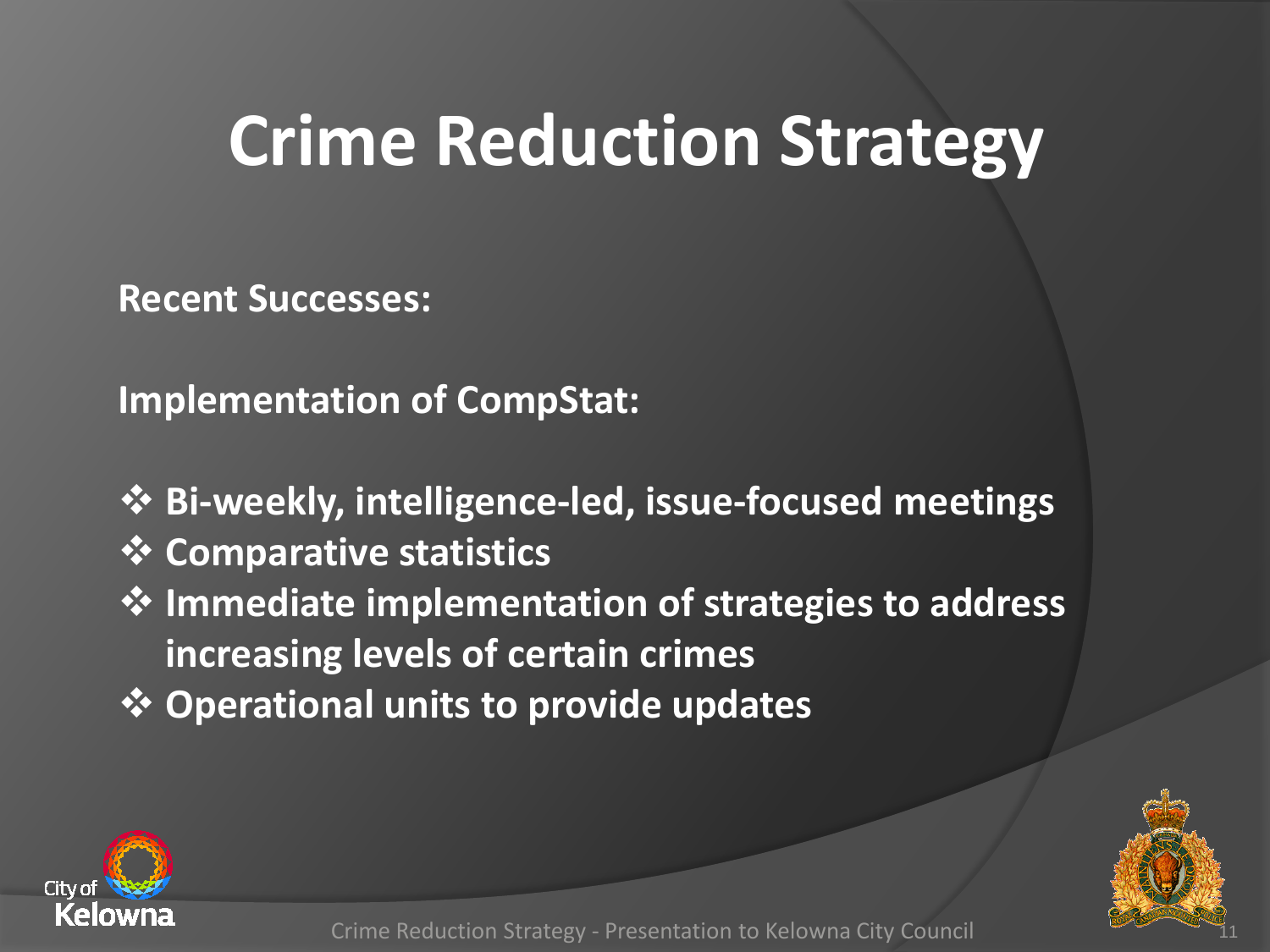#### **CompStat Example**

| <b>KELOWNA DETACHMENT PROPERTY CRIME</b><br>(KELOWNA, LAKE COUNTRY & WEST KELOWNA) | Avg. Prev. 2<br>wks | $02/10-$<br>02/16       | $02/17 -$<br>02/23 | Avg.<br>Weekly<br>Range | <b>YTD</b><br>2013 | <b>YTD</b><br>2014 | % Chg |
|------------------------------------------------------------------------------------|---------------------|-------------------------|--------------------|-------------------------|--------------------|--------------------|-------|
| $B&E - Business$                                                                   | 11                  | 6                       | 4                  | 10 13                   | 80                 | 76                 | $-5%$ |
| $B\&E - Residence$                                                                 | 8                   | 7                       | 8                  | $9 - 18$                | 59                 | 55                 | $-7%$ |
| <b>Theft of Vehicle</b>                                                            | 4                   | 15                      | 6                  | $8 - 15$                | 49                 | 48                 | $-2%$ |
| <b>Theft from Vehicle</b>                                                          | 27                  | 54                      | 41                 | $30 - 33$               | 197                | 258                | 31%   |
| <b>Theft of Bike</b>                                                               | 3                   | 3                       | $\overline{2}$     | $1-4$                   | 14                 | 23                 | 64%   |
| <b>EMERGING ISSUES</b>                                                             | Avg. Prev. 2<br>wks | $02/10-$<br>02/16       | $02/17 -$<br>02/23 | Avg.<br>Range           | <b>YTD</b><br>2013 | <b>YTD</b><br>2014 | % Chg |
| <b>Robberies</b>                                                                   | $\overline{a}$      | $\overline{\mathbf{3}}$ | 5                  | $2 - 3$                 | 8                  | 16                 | 100%  |
| <b>Fraud and Counterfeit Currency Files</b>                                        | 24                  | 21                      | 22                 | $13 - 18$               | 111                | 153                | 38%   |



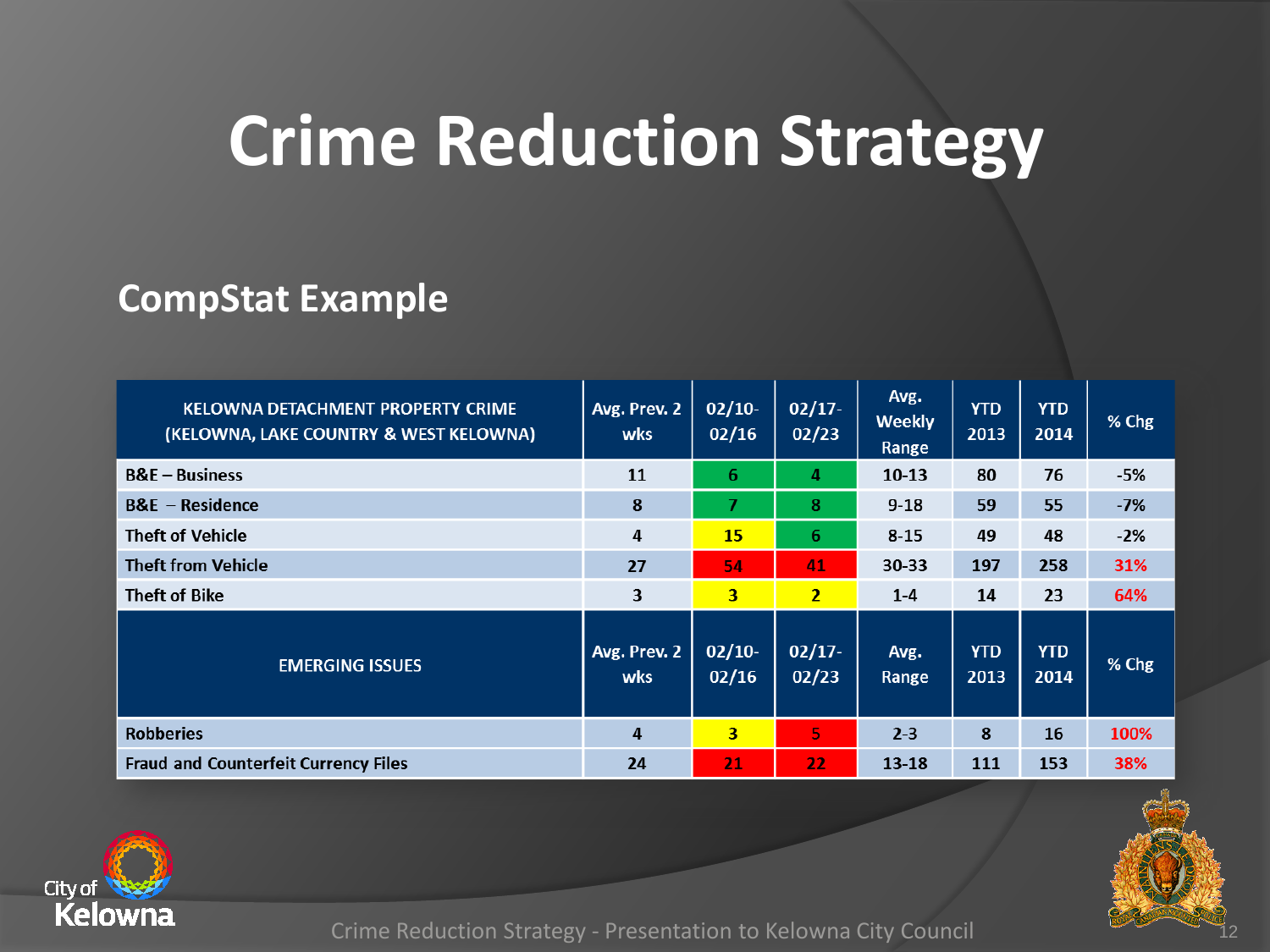



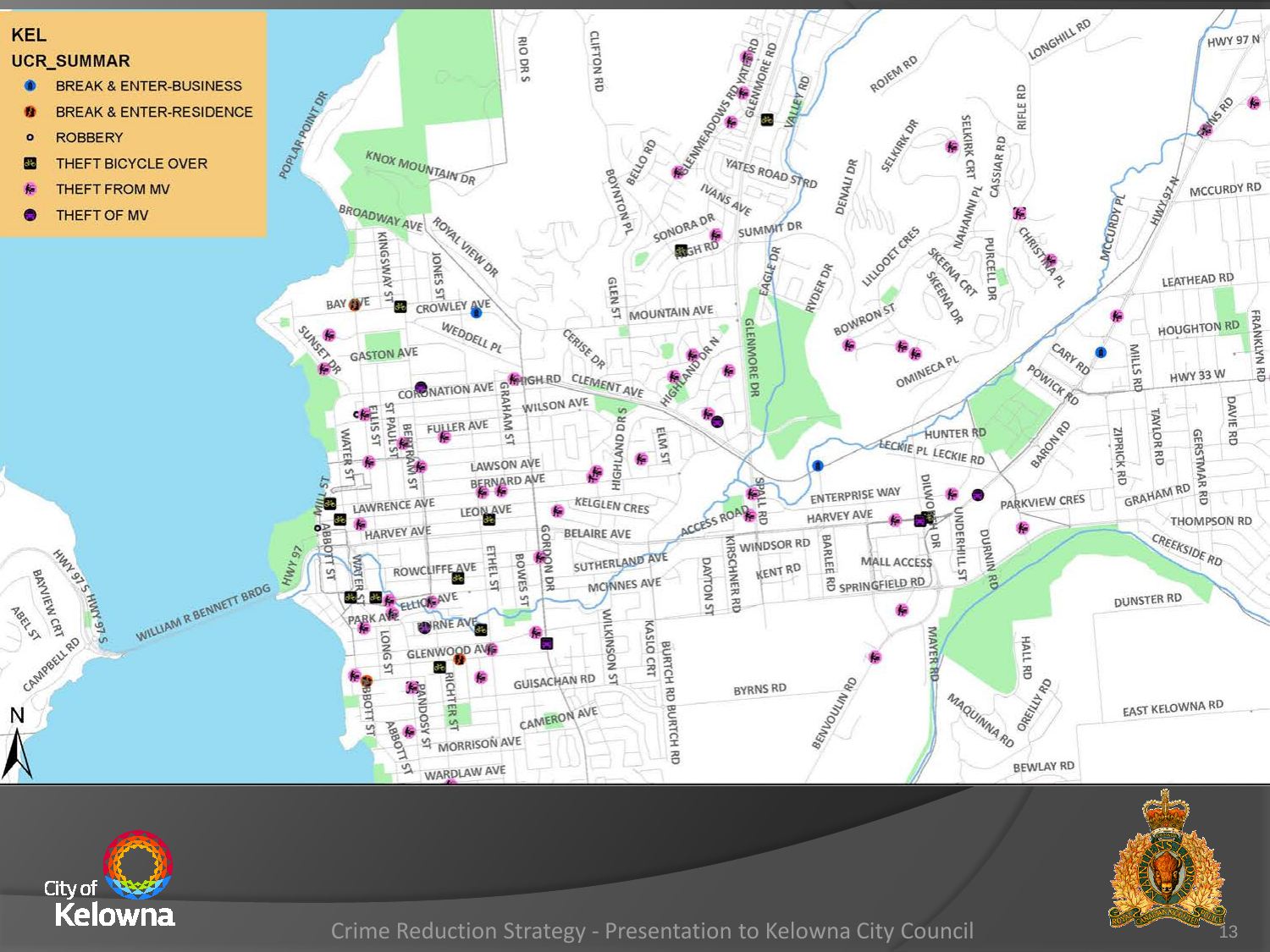**Uniqueness of Kelowna's Population:**

- $\cdot$  Kelowna's crime rate remains competitive with like jurisdictions despite a substantial increase in population during the summer months.
- ◆ According to Tourism Kelowna, the City of Kelowna receives approximately 1.5 million visitors throughout the year, with the majority between May and September.
- $\triangle$  The tourism population is not captured in census data yet places a significant strain on police resources.



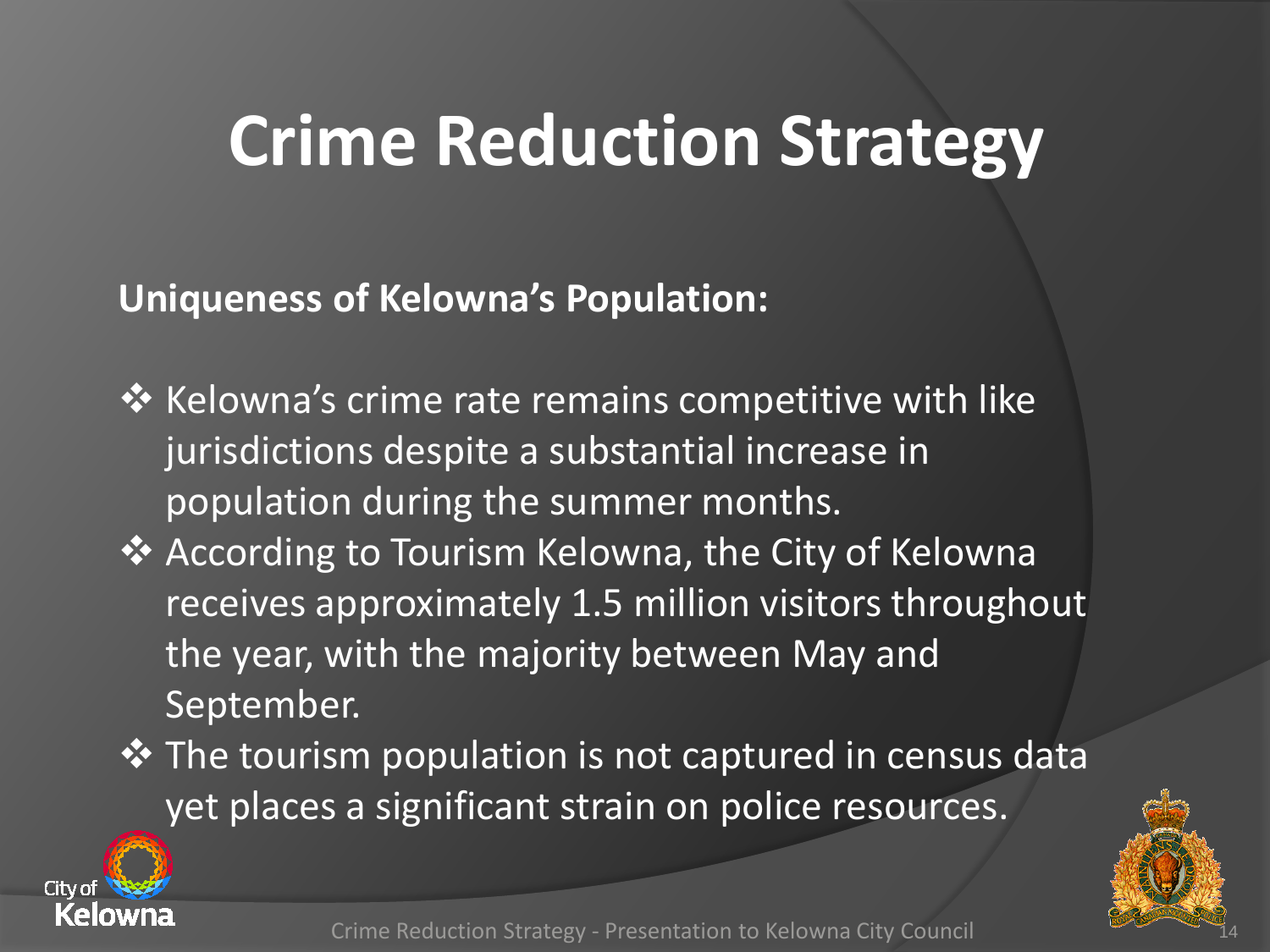



Crime Reduction Strategy - Presentation to Kelowna City Council

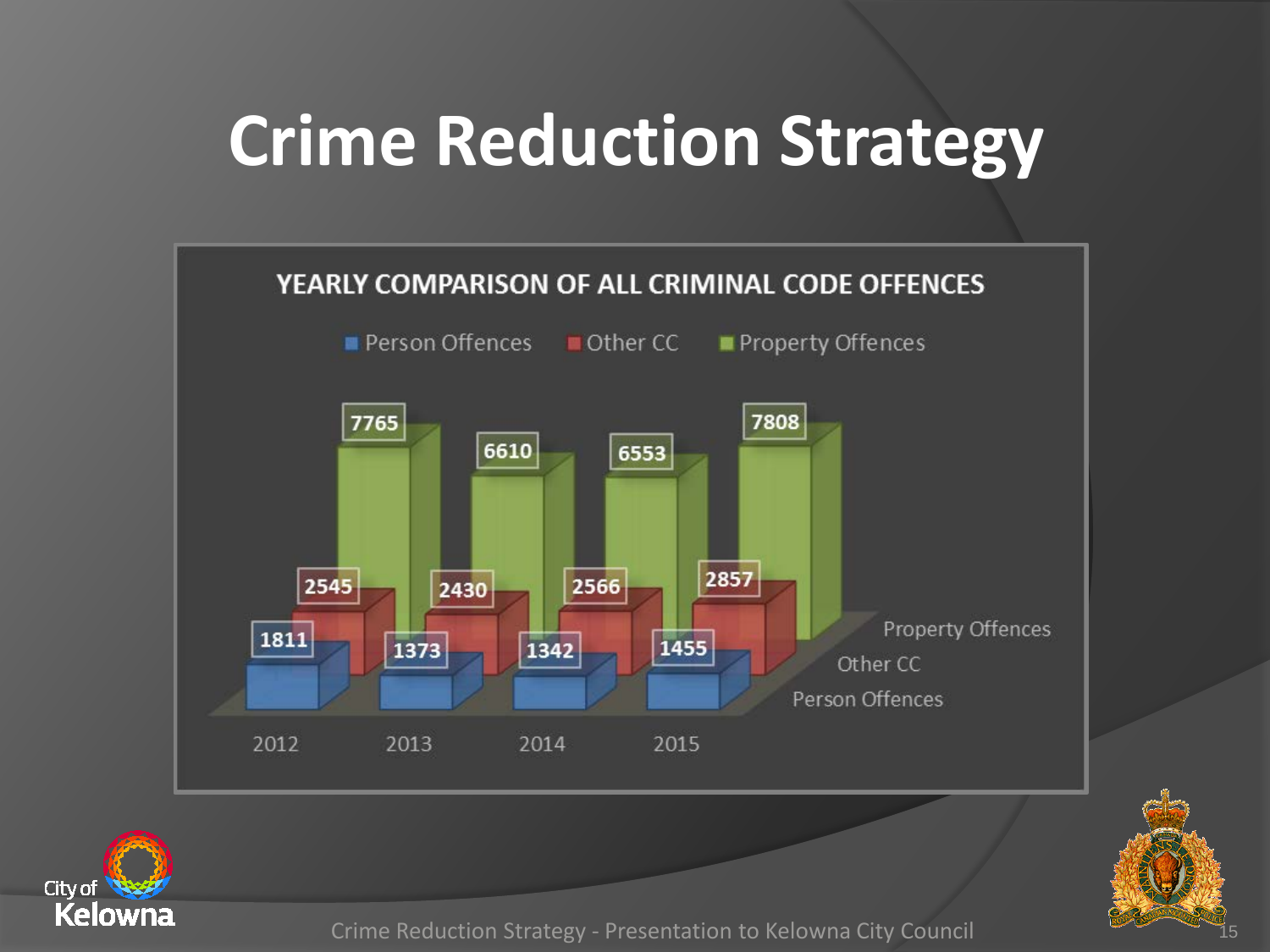$\dots$  **Based on a Statistics Canada estimate, the greater Kelowna area grew in population by 3% from June 2014 to June 2015.**

 **The Kelowna metropolitan area includes Peachland, West Kelowna, and Lake Country.**





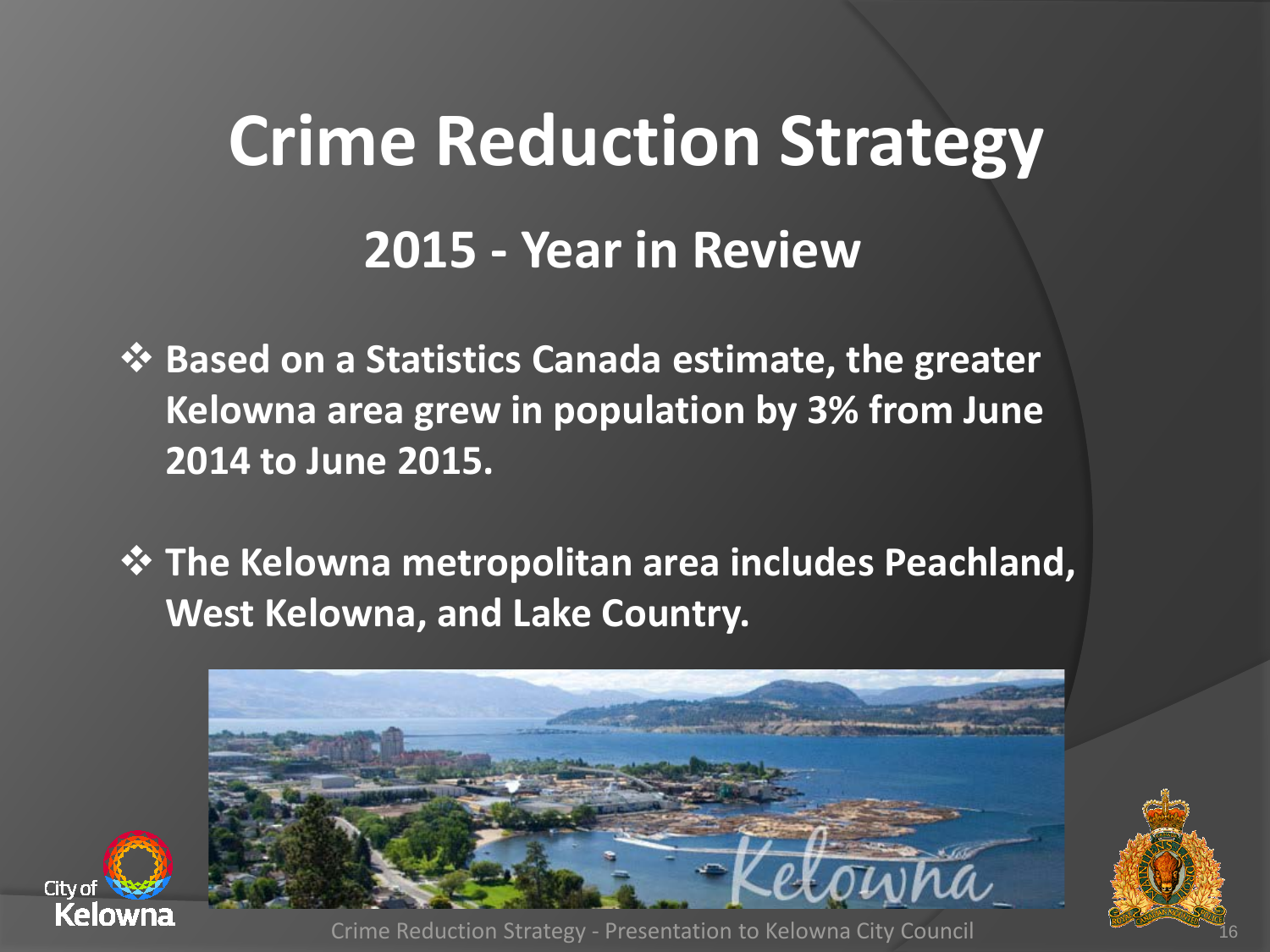**From the estimate of a 3% increase in population, the early projection for the 2015 population for the city of Kelowna is 124,676\***

 **Using the projected population, an early estimate for the crime rate for 2015:**

## **97.20 CC violations per 1,000\***





**\*subject to revision**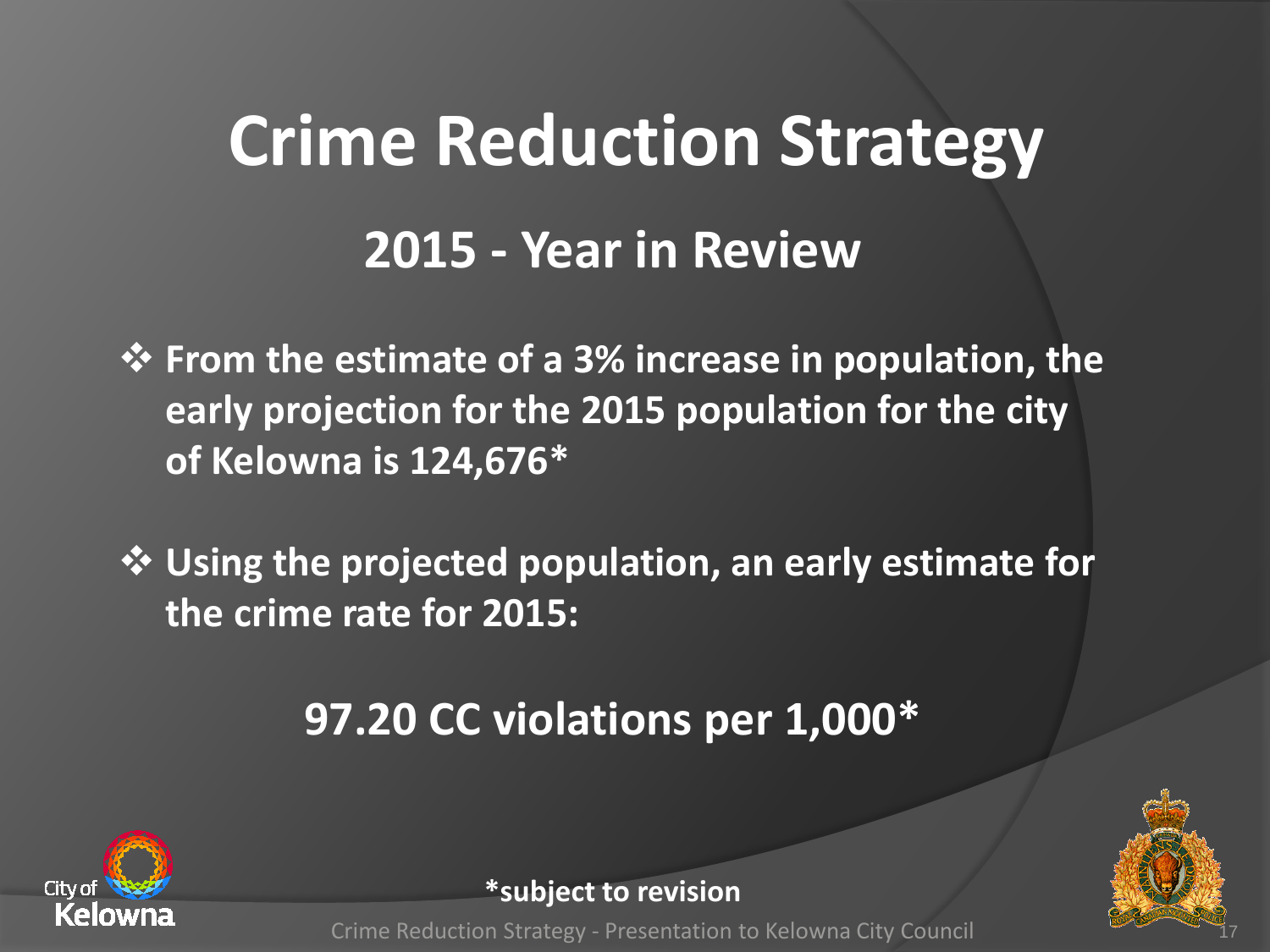### **Crime Rate (per 1,000):**

**2012: 102.44 2013: 87.22 (14.85% reduction from 2012) 2014: 86.23 (1.14% reduction from 2013) 2015: 97.20\***  75 80 85 90 95 100 105 2012 2013 2014 2015 **Crime Rate**





#### **\* Based on population estimate and subject to revision**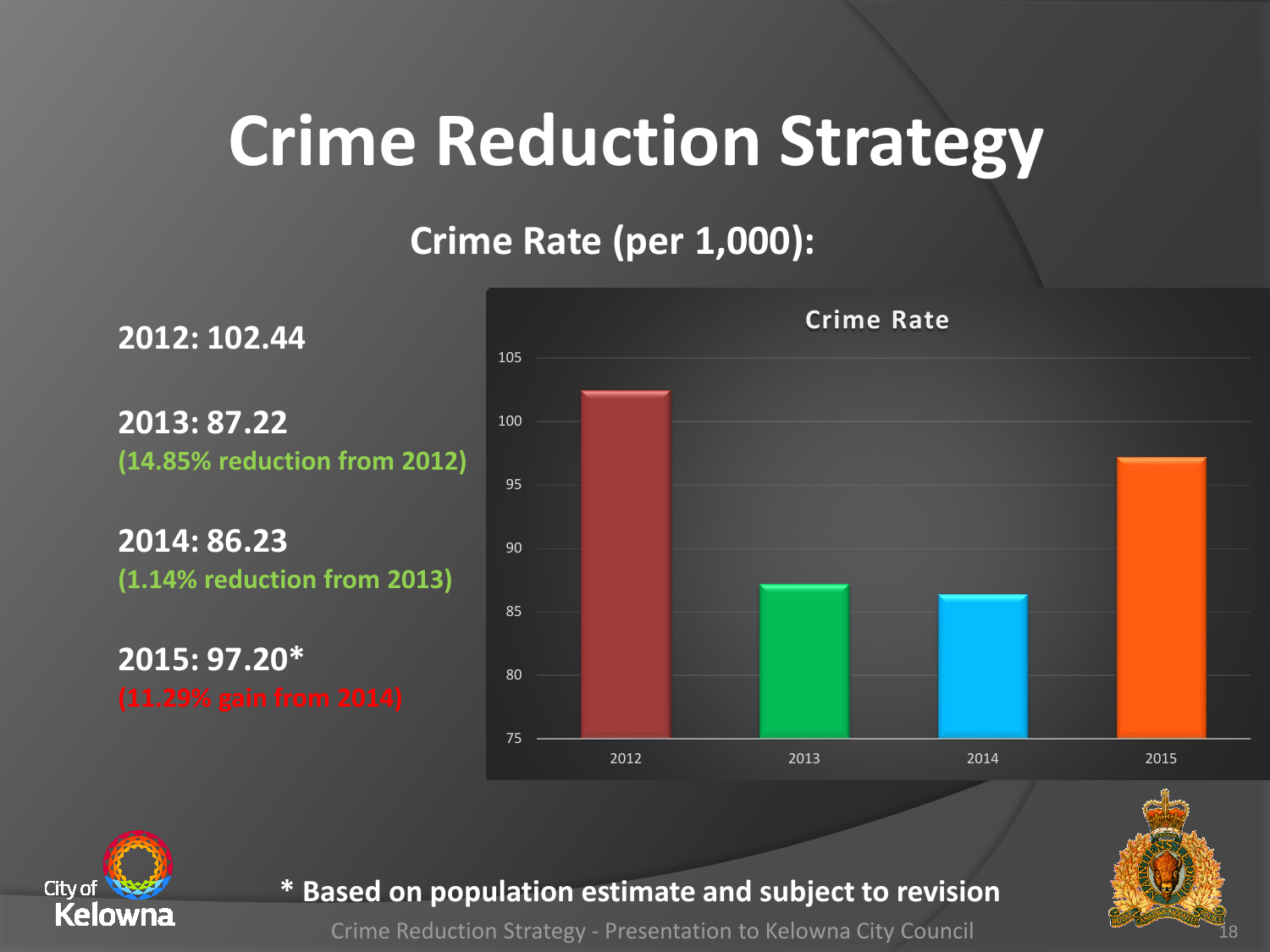**Possible drivers for the increase:**

 **Unemployment in Kelowna may have played a factor in the crime rate increase in 2015.** 

**3% unemployment rate in January of 2015.**

**8.1% unemployment rate in February of 2016.**



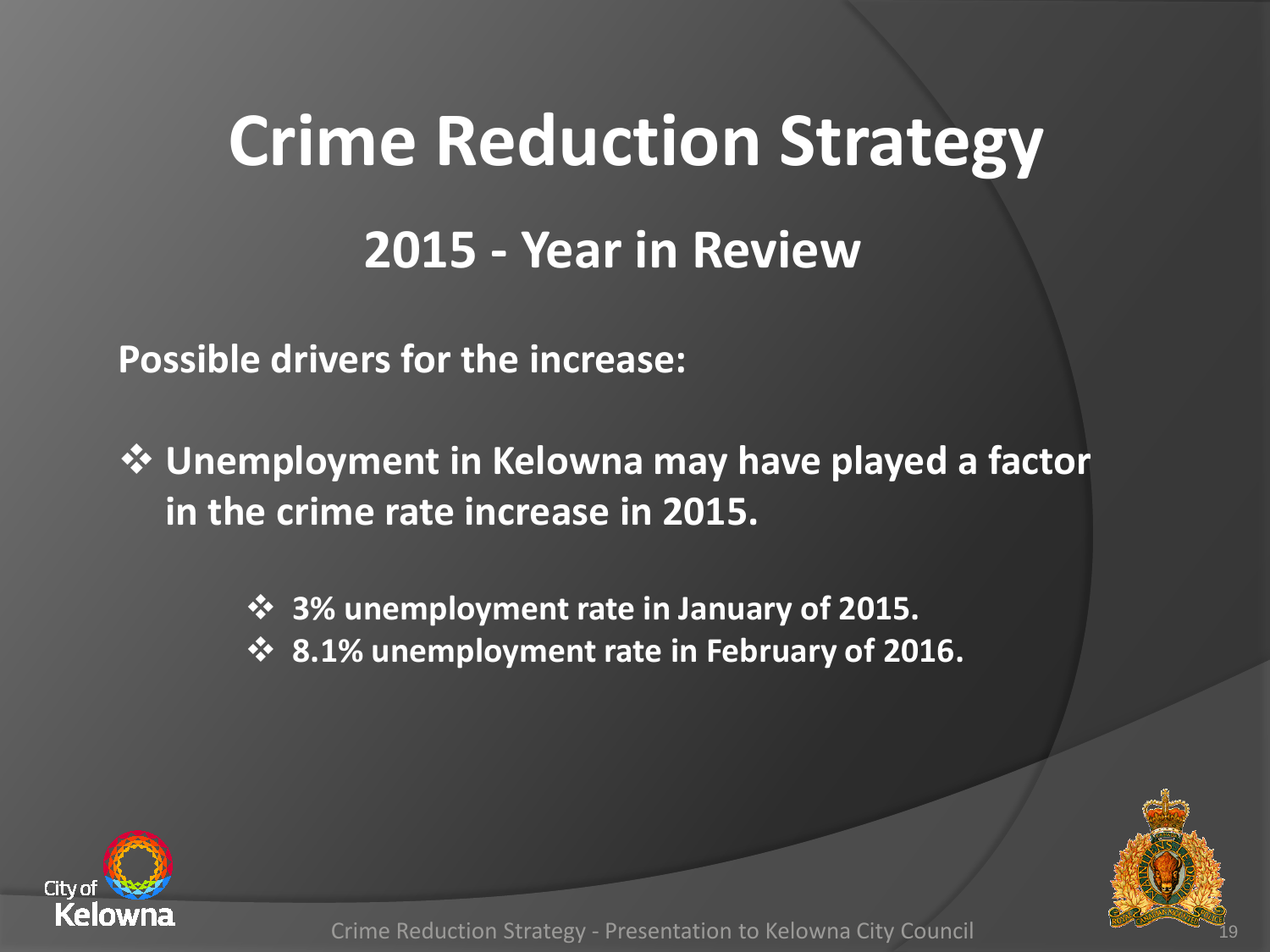**Possible drivers for the increase:**

 **Industry related to oil and natural gas is suffering, and potentially driving those unemployed in Alberta and Saskatchewan into British Columbia. Intangible population growth of impermanent residents.**



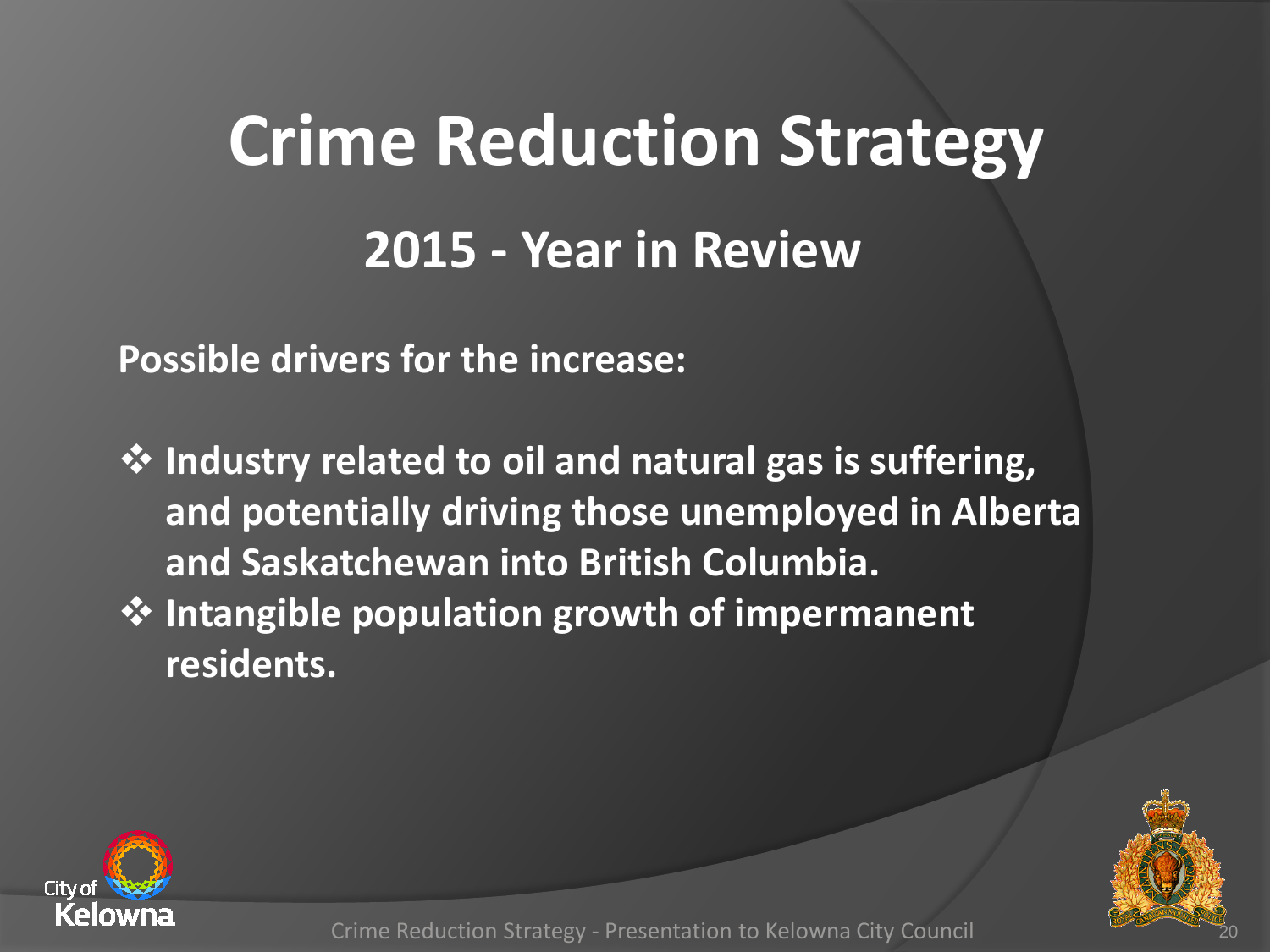**Possible drivers for the increase:**

**1892 thefts from motor vehicles** 

- **43.55% increase from 2014.**
- **24.23% of all property crime in 2015.**
- **Roughly 40% of instances involved an unlocked vehicle.**
- **Multiple efforts in public outreach, including 'Don't Be A Target' media campaign.**
- **16 of 30 RCMP detachments in the Southeast District of BC reported an increase in the third quarter of 2015; the most significant impact of any one property crime type in the district.**



21

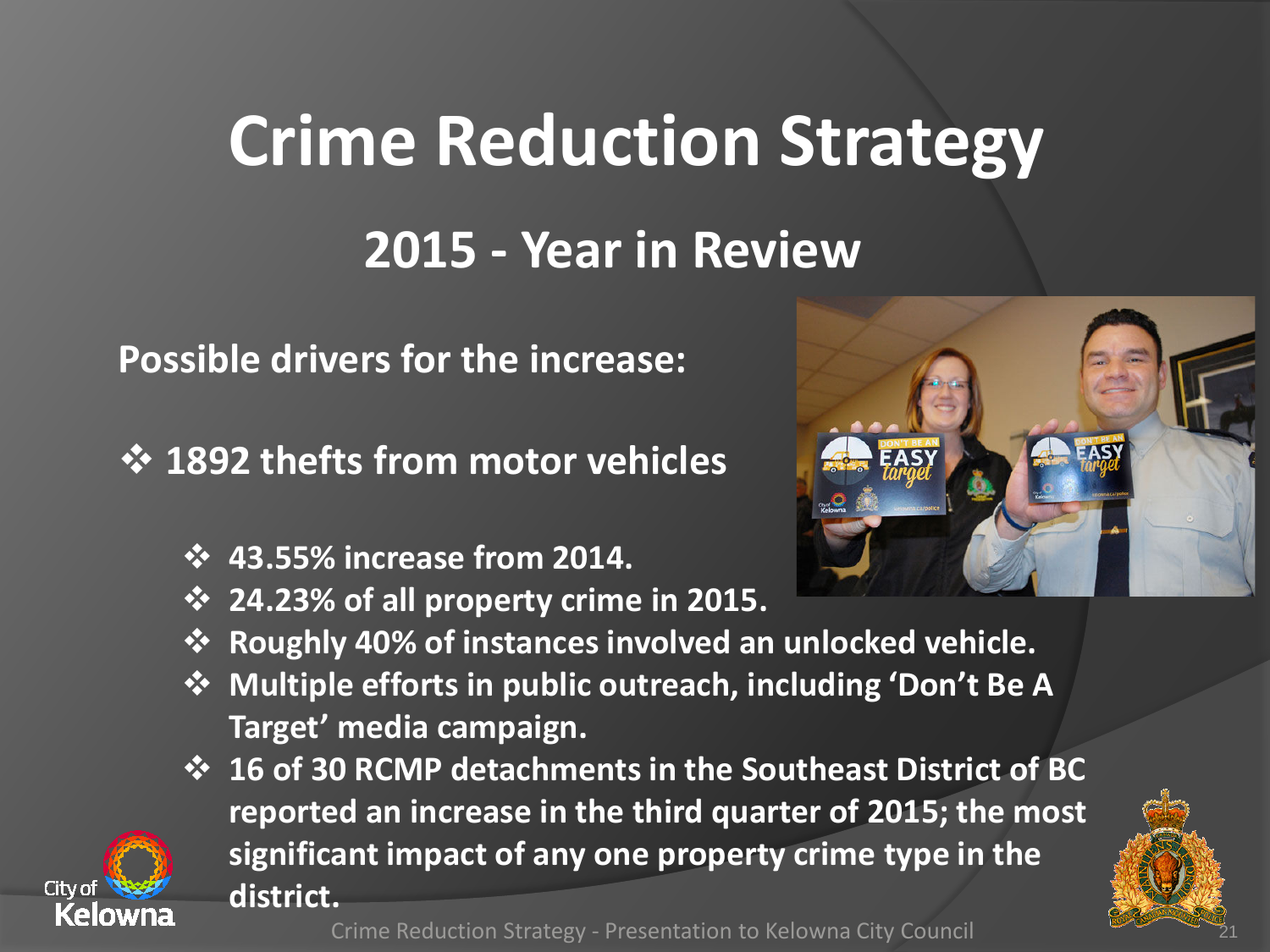## **Jurisdictional Comparison – Criminal Code Offences Crime Reduction Strategy Rate per 1,000**